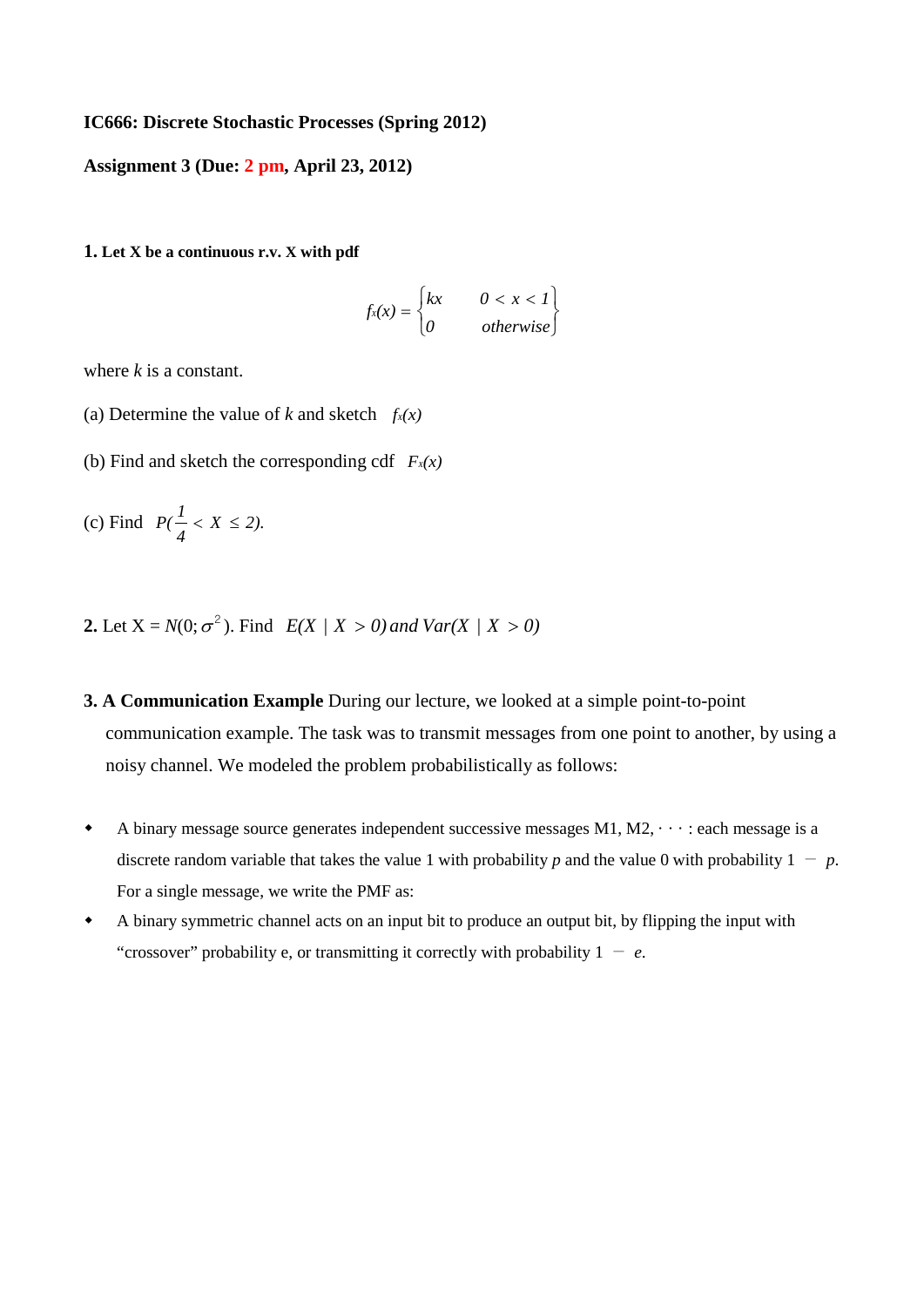

For a single transmission, this channel can be modeled using a conditional PMF  $p_{Y|X}(y|x)$ , where X and Y are random variables for the channel input and output bits respectively. We then have:

$$
pYX(y \mid x) = \begin{cases} 1 - e & \text{if } y = x \\ e & \text{if } y \neq x \end{cases}
$$

Next, we make a series of assumptions that make the above single-transmission description enough to describe multiple transmissions as well. We say that transmissions are:

(a) Independent: Outputs are conditionally independent from each other, given the inputs.

(b) Memoryless: Only the current input affects the current output.

(c) Time-invariant: We always have the same conditional PMF.

We write:

$$
p_{Y_1,Y_2,\dots|X_1,X_2,\dots}(y_1, y_2, \dots |x_1, x_2, \dots)
$$
\n(a)\n
$$
= p_{Y_1|X_1,X_2,\dots}(y_1|x_1, x_2, \dots) \cdot p_{Y_2|X_1,X_2,\dots}(y_2|x_1, x_2, \dots) \dots
$$
\n(b)\n
$$
= p_{Y_1|X_1}(y_1|x_1) \cdot p_{Y_2|X_2}(y_2|x_2) \dots
$$
\n(c)\n
$$
= p_{Y_1|X_1}(y_1|x_1) \cdot p_{Y_1|X_2}(y_2|x_2) \dots
$$

Any transmission scheme through this channel must transform messages into channel inputs (encoding), and transform channel outputs into estimates of the transmitted messages (decoding).

For this problem, we will encode each message separately (more elaborate schemes look at blocks and trails of messages), and generate a sequence of n channel input bits. The encoder is therefore a map:

$$
\{0, 1\} \rightarrow \{0, 1\}^n
$$
  

$$
M \rightarrow X_1, X_2, \cdots, X_n
$$

The decoder is simply a reverse map:

$$
\{0, 1\}^n \to \{0, 1\}
$$
  

$$
Y_1, Y_2, \cdots, Y_n \to \hat{M}
$$

Note that we use the "hat" notation to indicate an estimated quantity, but bare in mind that *M* and  $\hat{M}$  are two distinct random variables. The complete communication problem looks as follows:

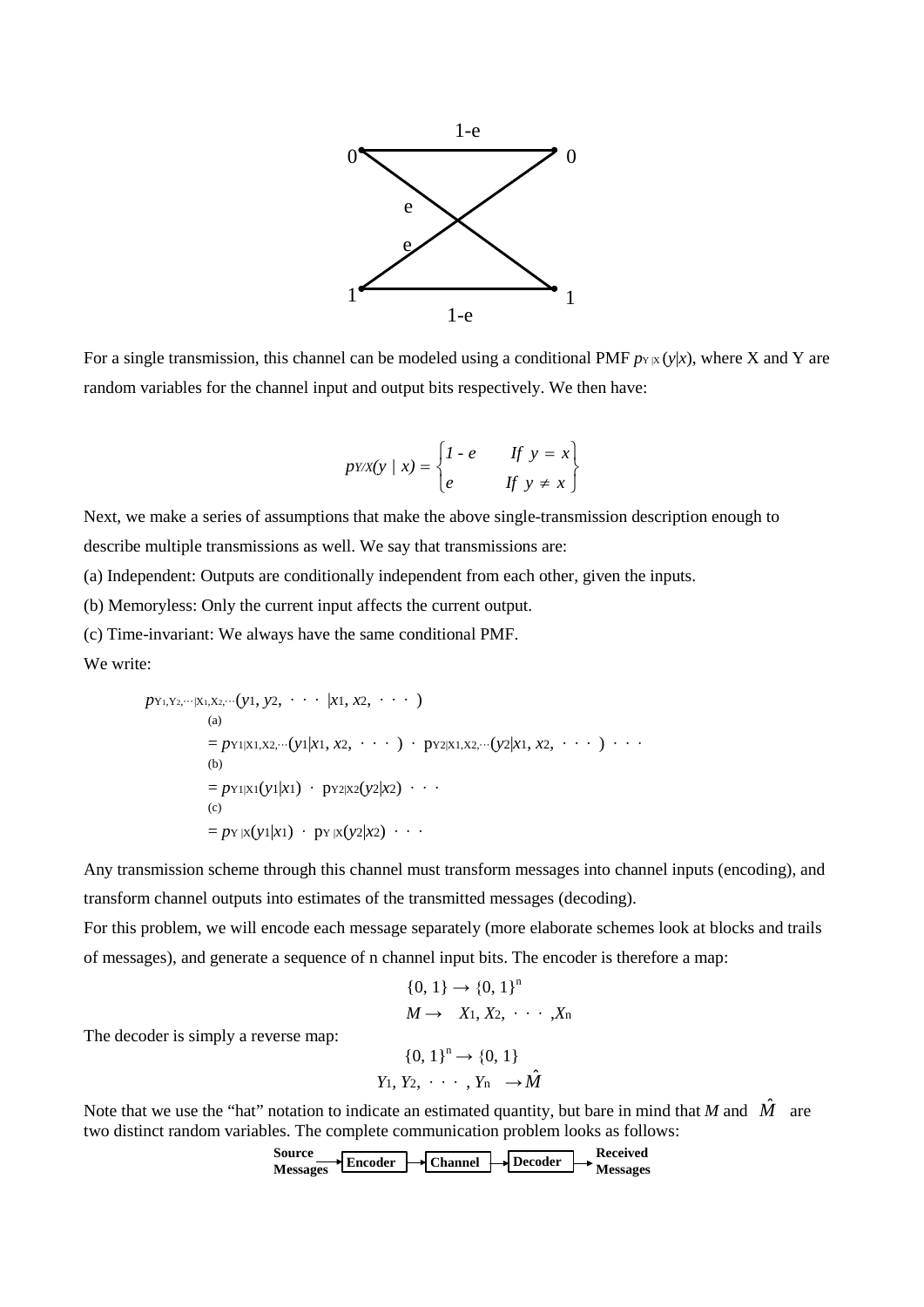Finally, to measure the performance of any transmission scheme, we look at the probability of error, i.e. the event that the estimated message is different from the transmitted message:

$$
P(error) = P(\hat{M} \neq M)
$$

(a) No encoding:

The simplest encoder sends each message bit directly through the channel, i.e.  $X_1 = X = M$ . Then, a

reasonable decoder is to use the output channel directly as message estimate:  $\hat{M} = Y_1 = Y$ . What is the probability of error in this case?

## (b) Repetition code with majority decoding rule:

The next thing we attempt to do is to send each message  $n > 1$  times through this channel. On the decoder end, we do what seems natural: decide 0 when there are more 0s than 1s, and decide 1 otherwise. This is a

"majority" decoding rule, and we can write it as follows (making the dependence of  $\hat{M}$  on the channel outputs explicit):

$$
\hat{M}(y_1,..., y_n) = \begin{cases} 0 & \text{if } y_1 + \cdots + y_n < n/2 \\ 1 & \text{if } y_1 + \cdots + y_n \ge n/2 \end{cases}
$$

Analytical results:

- i. Find an expression of the probability of error as a function of e, p and n. [Hint: First use the total probability rule to divide the problem into solving  $P(\text{error}|M = 0)$  and  $P(\text{error}|M = 1)$ , as we did in the lecture.]
- ii. Choose  $p = 0.5$ ,  $e = 0.3$  and use your favorite computational method to make a plot of P(error) versus *n*, for  $n =$  $1, \cdots, 15.$
- iii. Is majority decoding rule optimal (lowest P(error)) for all *p*?

[Hint: What is the best decoding rule if  $p = 0$ ?].

## Simulation:

i. Set  $p = 0.5$ ,  $e = 0.3$ , generate a message of length 20.

- ii. Encode your message with  $n = 3$ .
- iii. Transmit the message, decode it, and write down the value of the message error rate (the ratio of bits in error, over the total number of message bits).
- iv. Repeat Step 3 several times, and average out all the message error rates that you obtain. How does this compare to your analytical expression of P(error) for this value of *n*?
- v. Repeat Steps 3 and 4 for *n* = 5, 10, 15, and compare the respective average message error rates to the corresponding analytical P(error).

## (c) Repetition code with maximum a posteriori (MAP) rule:

In Part b, majority decoding was chosen almost arbitrarily, and we have alluded to the fact that it might not be the best choice in some cases. Here, we claim that the probability of error is in fact minimized when the decoding rule is as follows:

$$
\hat{M}(y_1,\ldots,y_n)=\begin{cases}\n0 & \text{if } P(M=0|Y_1=y_1,\cdots,Y_n=y_n) \\
&>P(M=1|Y_1=y_1,\cdots,Y_n=y_n) \\
1 & otherwise.\n\end{cases}
$$

This decoding rule is called "maximum a posterior" or MAP, because it chooses the value of M which maximizes the posterior probability of M given the channel output bits  $Y_1 = y_1, \dots, Y_n = y_n$  (another term for Bayes' rule).

- i. Denote by N0 the number of 0s in  $y_1, \dots, y_n$ , and by  $N_1$  the number of 1s. Express the MAP rule as an inequality in terms of  $N_0$  and  $N_1$ , and as a function of  $e$  and  $p$ . [Hint: Use Bayes' rule to decompose the posterior probability. Note that  $p_{Y_1}, \dots, Y_n(y_1, \dots, y_n)$  is a constant during one decoding.]
- ii. Show that the MAP rule reduces to the majority rule if  $p = 0.5$ .
- iii. Give an interpretation of how, for  $p \neq 0.5$ , the MAP rule deviates from the majority rule. [Hint: Use the